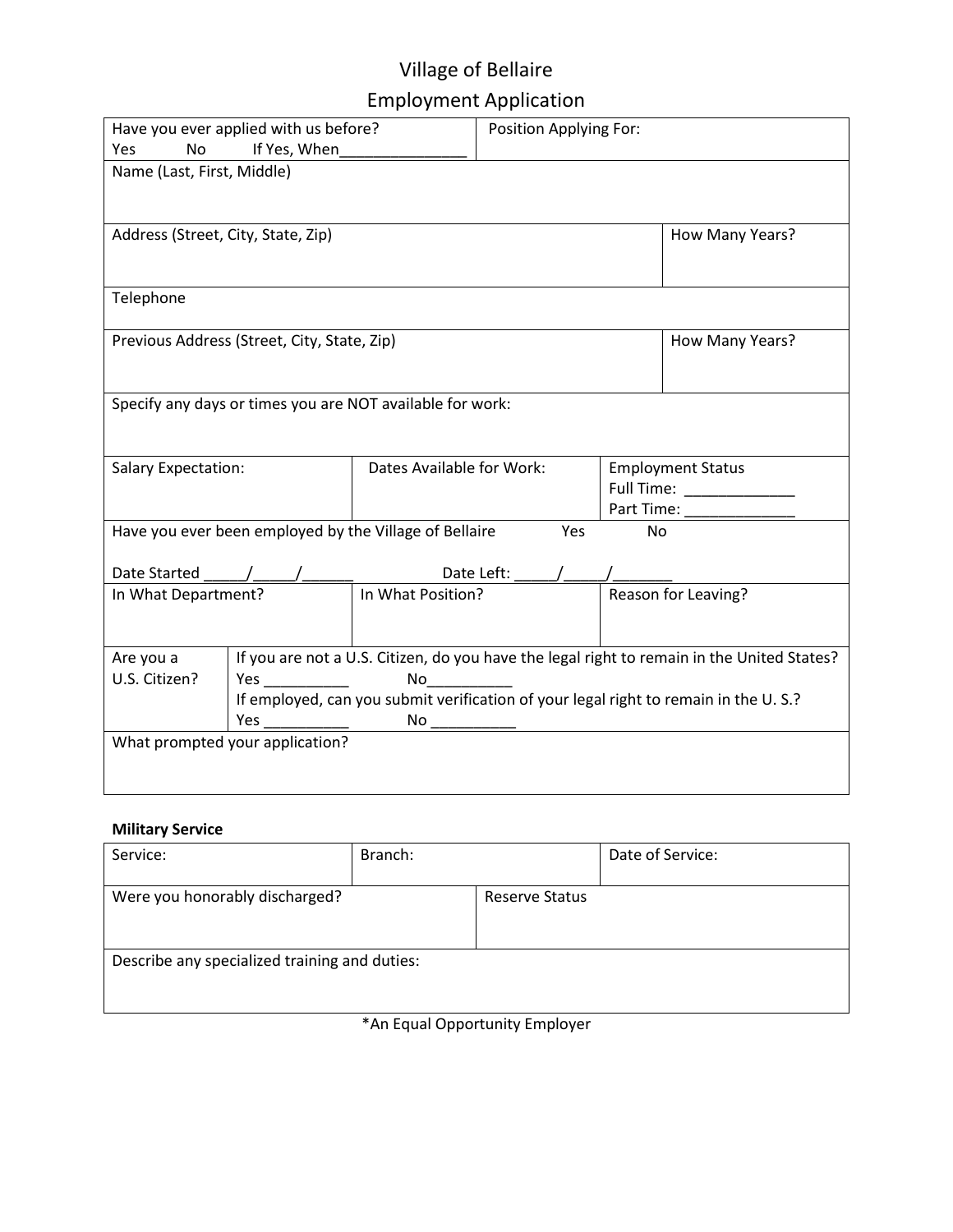**Employment History:** List your last four employers or all employers for the last ten years, whichever is greater. Attach additional signed sheets if necessary. Also list and explain any period(s) of unemployment. Please answer ALL inquiries. "See resume" is NOT acceptable.

| Employer's Name:                   |              | Dates (Month & Year) |  |
|------------------------------------|--------------|----------------------|--|
|                                    | From:<br>To: |                      |  |
| Address (Street, City, State, Zip) | Telephone    |                      |  |
|                                    |              |                      |  |
| Supervisor (Name & Title)          | Your Title   | Salary               |  |
|                                    |              |                      |  |
| Duties & Responsibilities          |              |                      |  |
|                                    |              |                      |  |
| Reason for Leaving                 |              |                      |  |
|                                    |              |                      |  |

| Employer's Name:                   | Dates (Month & Year) |           |  |
|------------------------------------|----------------------|-----------|--|
|                                    | From:<br>To:         |           |  |
| Address (Street, City, State, Zip) |                      | Telephone |  |
|                                    |                      |           |  |
| Supervisor (Name & Title)          | Your Title           | Salary    |  |
|                                    |                      |           |  |
| Duties & Responsibilities          |                      |           |  |
|                                    |                      |           |  |
| Reason for Leaving                 |                      |           |  |
|                                    |                      |           |  |

| Employer's Name:                   | Dates (Month & Year) |        |  |
|------------------------------------|----------------------|--------|--|
|                                    | To:<br>From:         |        |  |
| Address (Street, City, State, Zip) | Telephone            |        |  |
|                                    |                      |        |  |
| Supervisor (Name & Title)          | Your Title           | Salary |  |
|                                    |                      |        |  |
| Duties & Responsibilities          |                      |        |  |
|                                    |                      |        |  |
| Reason for Leaving                 |                      |        |  |
|                                    |                      |        |  |

| Employer's Name:                   | Dates (Month & Year) |           |  |
|------------------------------------|----------------------|-----------|--|
|                                    | From:<br>To:         |           |  |
| Address (Street, City, State, Zip) |                      | Telephone |  |
|                                    |                      |           |  |
| Supervisor (Name & Title)          | Your Title           | Salary    |  |
|                                    |                      |           |  |
| Duties & Responsibilities          |                      |           |  |
|                                    |                      |           |  |
| Reason for Leaving                 |                      |           |  |
|                                    |                      |           |  |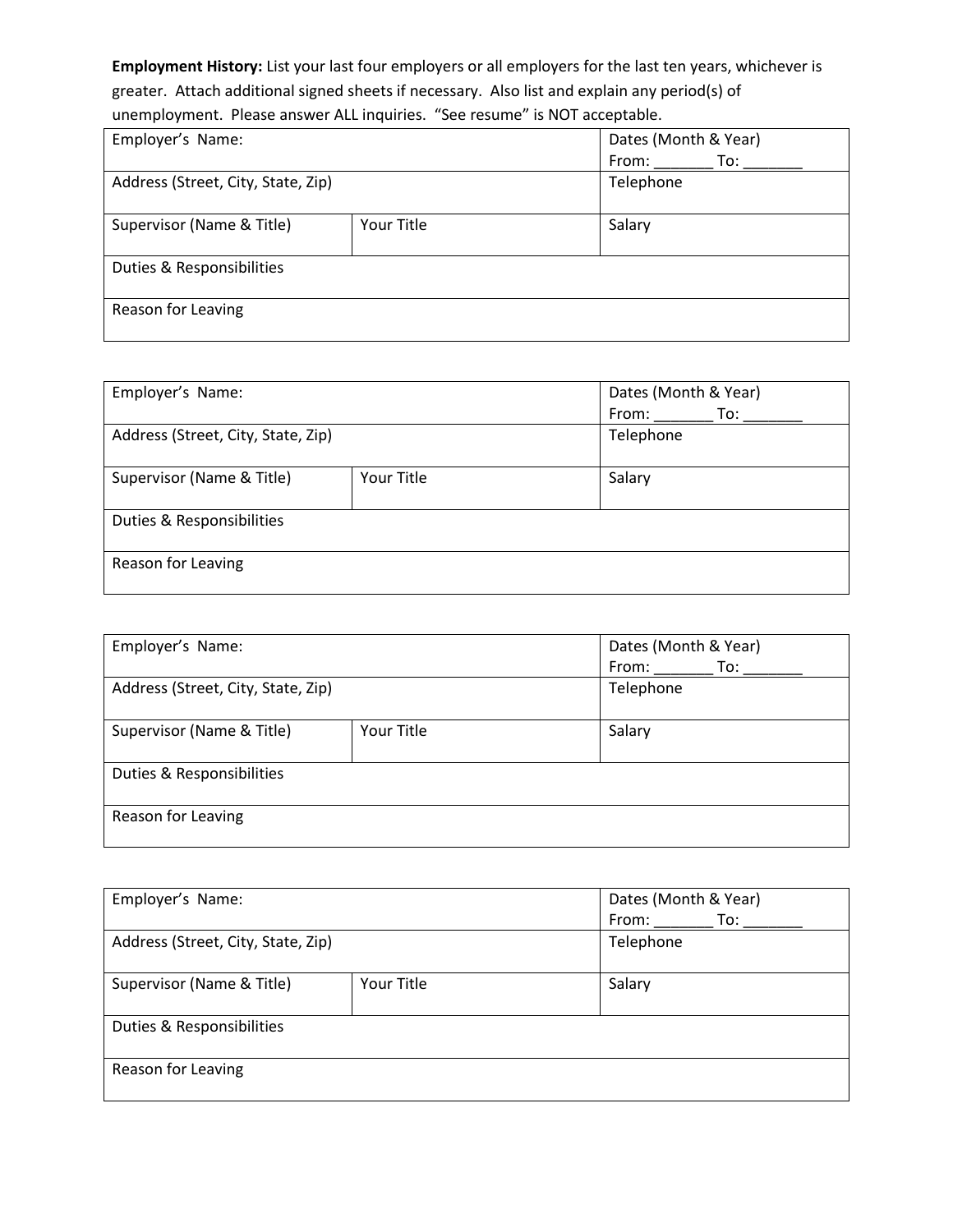#### **Please Circle**

| Are you currently on layoff status and subject to recall?                      | Yes | No. |
|--------------------------------------------------------------------------------|-----|-----|
| Have you ever been discharged by an employer or resigned in lieu of discharge? | Yes | No. |
| Have you ever been disciplined (other than discharged) by an employer?         | Yes | No. |

If you answered yes to either of the two previous questions, explain all such incidents, giving facts, dates and describing any action you took and any resolution, on an attached signed sheet.

How much time have you missed from work in the past twelve months? \_\_\_\_\_\_\_\_\_\_\_\_\_\_

Do you have a valid driver's license? Yes No

#### **Education**

| <b>School</b>                     | Location | <b>Degrees</b> |
|-----------------------------------|----------|----------------|
| High School                       |          |                |
|                                   |          |                |
|                                   |          |                |
| <b>Business School</b>            |          |                |
|                                   |          |                |
|                                   |          |                |
| College/University                |          |                |
|                                   |          |                |
|                                   |          |                |
| <b>Trade/Vocational School</b>    |          |                |
| <b>Extracurricular Activities</b> |          |                |

#### **Professional Licenses, Registrations and/or Certifications**

| List all states in which you have licenses or certifications.                                                       |     |     |
|---------------------------------------------------------------------------------------------------------------------|-----|-----|
| Have you ever had any license or certification investigated<br>suspended, disciplined, revoked or put on probation? | Yes | Nο  |
| Have you ever been denied a license or certification?                                                               | Yes | No. |
| If you answered yes to either of the above questions, explain in detail on an attached signed sheet.                |     |     |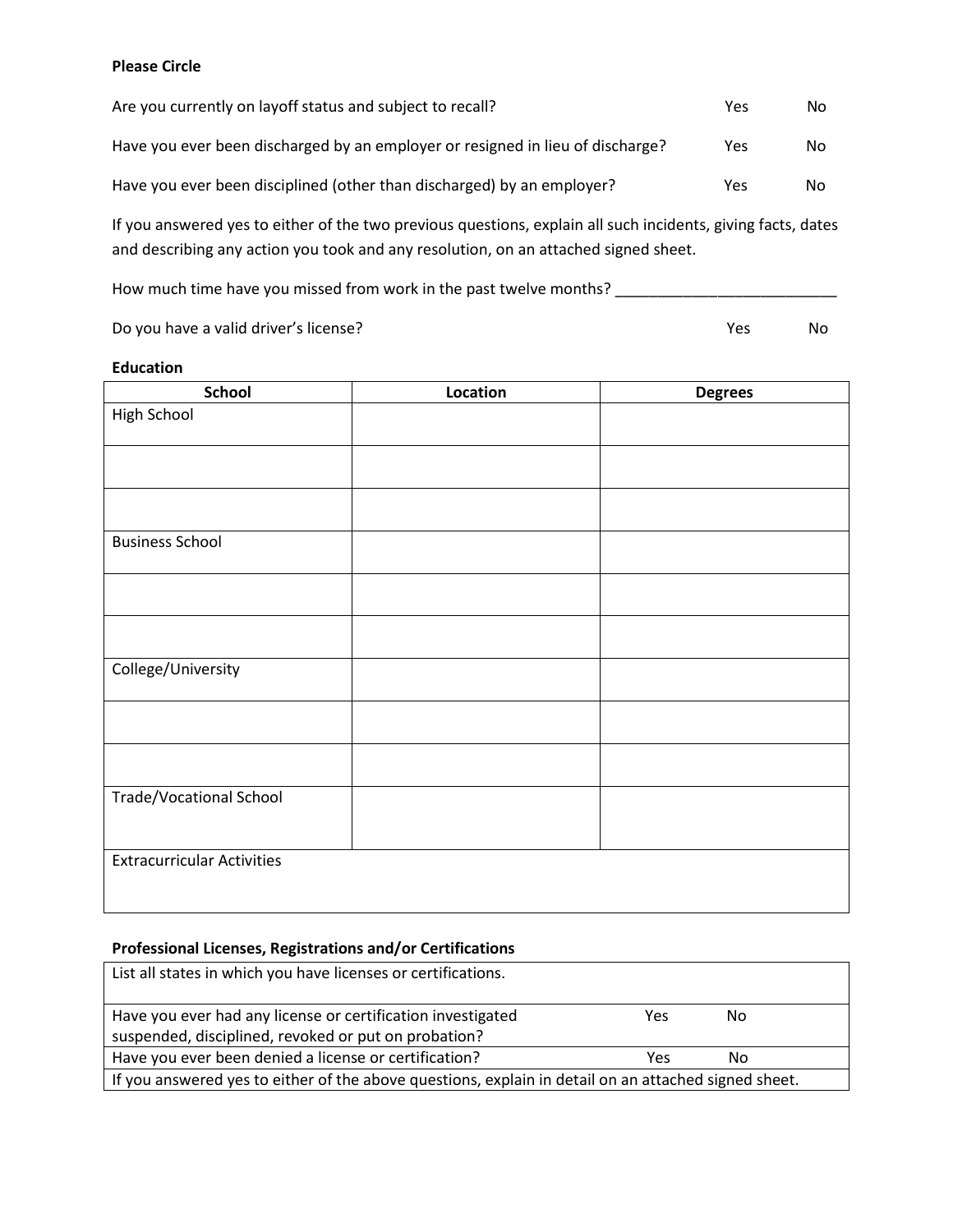#### **Please Circle One**

| Have you ever been subjected to a not guilty by reason of insanity order or disposition?                                                                                                                                                   | Yes        | No. |  |
|--------------------------------------------------------------------------------------------------------------------------------------------------------------------------------------------------------------------------------------------|------------|-----|--|
| Have you ever been subject to any misappropriation?                                                                                                                                                                                        | Yes        | No. |  |
| Do you have any felony or misdemeanor charges pending against you?                                                                                                                                                                         | <b>Yes</b> | No. |  |
| Have you ever been convicted or pled guilty or nolo contendere to a crime?                                                                                                                                                                 | Yes        | No  |  |
| If you answered yes to any of the above questions, explain by giving dates, nature of offense and<br>circumstances in an attached signed statement. Conviction of a crime will not necessarily disqualify an<br>applicant from employment. |            |     |  |
| Are you 18 years of age or older?                                                                                                                                                                                                          | Yes        | No  |  |
| Are you able to perform the duties of the job which you have applied?                                                                                                                                                                      | Yes        | No  |  |

### **Certification**

I have read and fully understand the questions on this application for employment. I have completely, truthfully, and accurately answered each and every question to the best of my knowledge. I understand that all the inquiries on this application are subject to verification and authorize any schools that I have attended, licensing and certification boards, law enforcement agencies and current and previous employers to release any requested information to the Village of Bellaire. I also specifically waive written notice from any and all former employers regarding their disclosure to the Village of Bellaire of any prior disciplinary action and waive any claim against the Village of Bellaire and current or former employers arising from such investigation or disclosure. I understand that any misrepresentation of the information I have supplied for failed to supply can result in a rejection of this application or, if I have been hired, an immediate dismissal at the sole discretion of the Village of Bellaire.

I understand and agree that in the absence of an express written contract or agreement to the contrary, signed by an authorized representative of the Village of Bellaire and by me or my authorized representative, any employment I accept shall be for an indefinite term and may be terminated at any time with or without cause either by me or at the will or sole discretion of the Village of Bellaire regardless of any contrary provisions in any other forms, manuals, handbooks or other documents. Similarly, such employment shall be at the wages, benefits, hours and conditions as the Village of Bellaire may determine and change from time to time and I agree to abide by any rules, regulations, policies and procedures that may be established from time to time. I understand that no one, other than an authorized representative of the Village of Bellaire has any authority to enter into an agreement with me contrary to the provisions of this paragraph and that any such agreement must be in writing and signed by such authorized representative or it shall not be effective.

It is with full understanding and agreement with the provisions of this certification that I will accept employment offered to me.

\_\_\_\_\_\_\_\_\_\_\_\_\_\_\_\_\_\_\_\_\_\_\_\_\_\_\_\_\_\_\_\_\_\_\_\_\_\_\_\_\_\_\_\_\_\_\_\_\_\_\_\_\_\_\_\_\_\_\_\_\_\_\_\_\_\_\_\_\_\_\_\_\_\_\_\_\_\_\_\_\_\_\_\_\_

\_\_\_\_\_\_\_\_\_\_\_\_\_\_\_\_\_\_\_\_\_\_\_\_\_\_\_\_\_\_\_\_\_\_\_\_\_\_\_\_\_\_\_\_\_\_\_\_\_\_\_\_\_\_\_\_\_\_\_\_\_\_\_\_\_\_\_\_\_\_\_\_\_\_\_\_\_\_\_\_\_\_\_\_\_

#### Print Name

Signature of Applicant **Date Signature of Applicant** Date Signed **Date Signed**